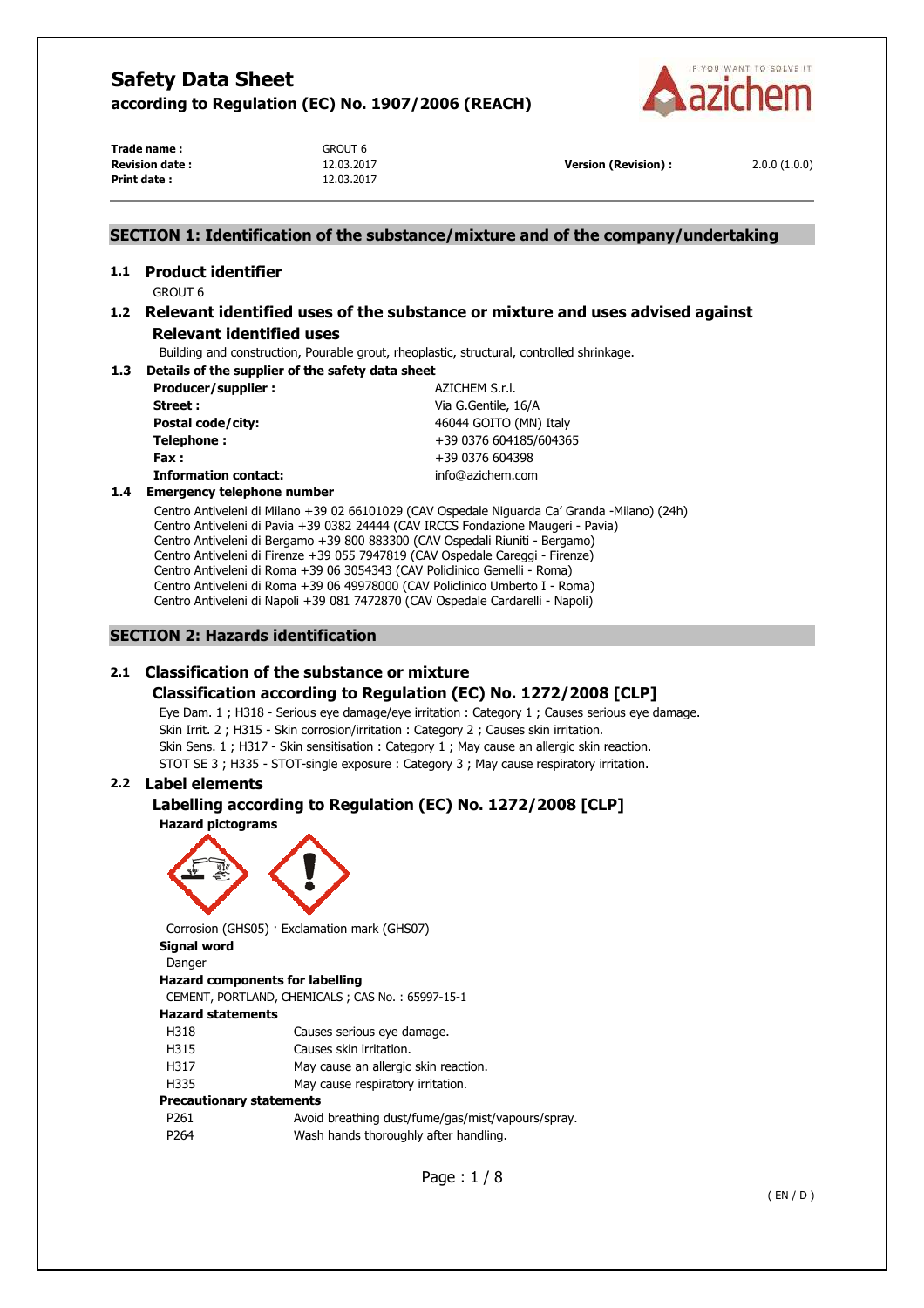

| Trade name:            | <b>GROUT 6</b> |                      |              |
|------------------------|----------------|----------------------|--------------|
| <b>Revision date :</b> | 12.03.2017     | Version (Revision) : | 2.0.0(1.0.0) |
| Print date:            | 12.03.2017     |                      |              |

P310 Immediately call a POISON CENTER/doctor P403+P233 Store in a well-ventilated place. Keep container tightly closed.

### **2.3 Other hazards**

None

### **SECTION 3: Composition / information on ingredients**

#### **3.2 Mixtures**

#### **Hazardous ingredients**

CEMENT, PORTLAND, CHEMICALS ; EC No. : 266-043-4; CAS No. : 65997-15-1 Weight fraction :  $\geq 25 -  $30\%$$ Classification 1272/2008 [CLP] : Eye Dam. 1 ; H318 Skin Irrit. 2 ; H315 Skin Sens. 1 ; H317 STOT SE 3 ; H335

#### **Additional information**

Full text of H- and EUH-statements: see section 16.

### **SECTION 4: First aid measures**

### **4.1 Description of first aid measures**

When in doubt or if symptoms are observed, get medical advice.

#### **Following inhalation**

Remove victim out of the danger area. Symptoms may develop several hours following exposure; medical observation therefore necessary for at least 48 hours.

#### **In case of skin contact**

Wash immediately with: Water Remove contaminated, saturated clothing immediately. In case of skin irritation, consult a physician. In case of skin reactions, consult a physician.

#### **After eye contact**

After contact with the eyes, rinse with water with the eyelids open for a sufficient length of time, then consult an ophthalmologist immediately.

#### **After ingestion**

Never give anything by mouth to an unconscious person or a person with cramps.

#### **4.2 Most important symptoms and effects, both acute and delayed**

On contact with moist skin may cause thickening, cracking and cracking of the skin. Prolonged contact in combination with existing abrasions can cause burns. Direct contact with the product may cause corneal injury due to mechanical stress, immediate or delayed irritation or inflammation. The direct contact with large quantities of product dry or with projections of wet product can cause effects ranging from irritation ocular moderate (eg. Conjunctivitis or blepharitis) to chemical burns and blindness. Dust may irritate throat and respiratory system. Coughing, sneezing and panting may occur as a result of exposure above the occupational exposure limits. May cause an allergic skin reaction.

### **4.3 Indication of any immediate medical attention and special treatment needed**  None

### **SECTION 5: Firefighting measures**

# **5.1 Extinguishing media**

# **Suitable extinguishing media**

Extinguishing powder alcohol resistant foam Carbon dioxide (CO2) Water mist

### **5.2 Special hazards arising from the substance or mixture**  None

### **5.3 Advice for firefighters**

Remove persons to safety.

### **Special protective equipment for firefighters**

Do not inhale explosion and combustion gases. Use appropriate respiratory protection.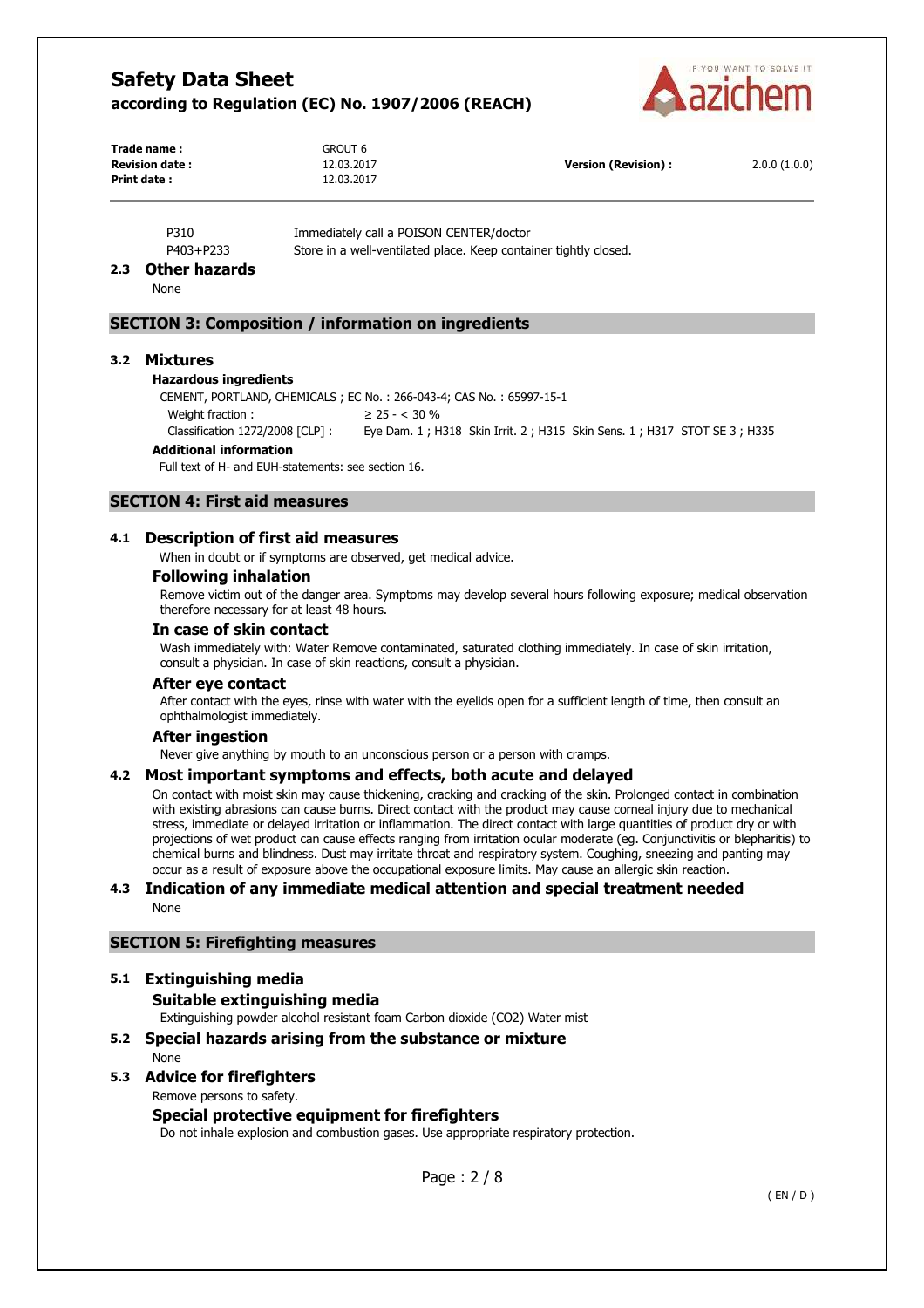

| Trade name :          |  |
|-----------------------|--|
| <b>Revision date:</b> |  |
| <b>Print date :</b>   |  |

GROUT 6 **Print date :** 12.03.2017

**Revision date :** 12.03.2017 **Version (Revision) :** 2.0.0 (1.0.0)

### **SECTION 6: Accidental release measures**

### **6.1 Personal precautions, protective equipment and emergency procedures**

Clear spills immediately. Wear a self-contained breathing apparatus and chemical protective clothing. Wear a selfcontained breathing apparatus and chemical protective clothing.

### **For non-emergency personnel**

Remove persons to safety.

### **6.2 Environmental precautions**

Do not allow to enter into surface water or drains. In case of gas escape or of entry into waterways, soil or drains, inform the responsible authorities.

### **6.3 Methods and material for containment and cleaning up**

### **For containment**

Absorb with liquid-binding material (e.g. sand, diatomaceous earth, acid- or universal binding agents). Collect in closed and suitable containers for disposal.

### **For cleaning up**

The contaminated area should be cleaned up immediately with: Water Retain contaminated washing water and dispose it.

### **6.4 Reference to other sections**

Reference to other sections Safe handling: see section 7 Personal protection equipment: see section 8

### **SECTION 7: Handling and storage**



### **7.1 Precautions for safe handling**

#### **Protective measures**

**Specific requirements or handling rules**  Do not breathe dust. Do not breathe gas/fumes/vapour/spray. See section 8.

#### **Advices on general occupational hygiene**

Normal precautions taken when handling chemicals should be observed.

### **7.2 Conditions for safe storage, including any incompatibilities**

Only use containers specifically approved for the substance/product.

### **Requirements for storage rooms and vessels**

Keep in a cool, well-ventilated place. Protect against UV-radiation/sunlight Humidity.

#### **Hints on joint storage**

**Storage class :** 12 **Storage class (TRGS 510) :** 12

### **Keep away from**

Store at least 3 metres apart from: Chemicals/products that react together readily

### **Further information on storage conditions**

Keep container tightly closed and in a well-ventilated place.

### **7.3 Specific end use(s)**

None

### **SECTION 8: Exposure controls/personal protection**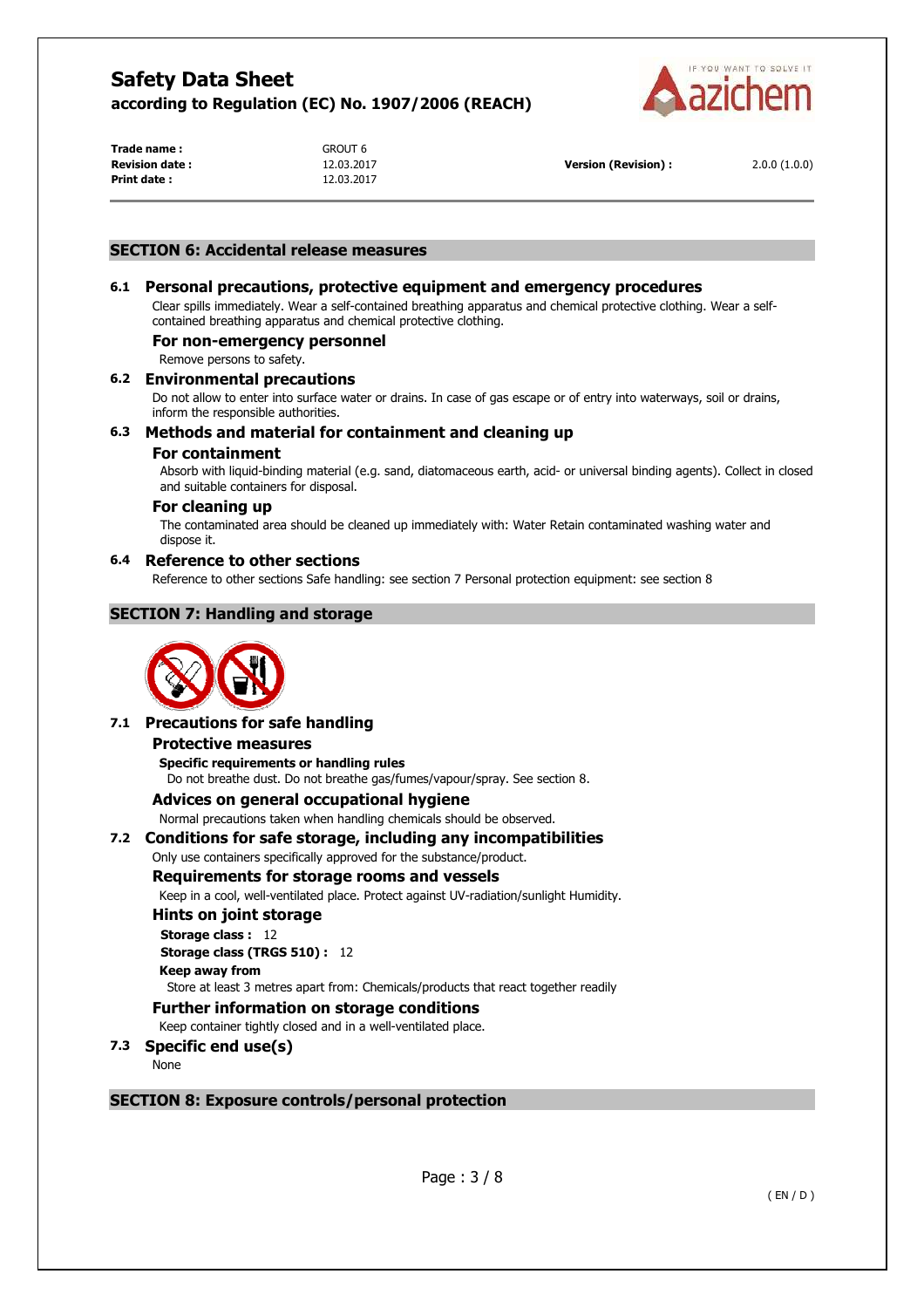

| Trade name :           | GROUT 6    |
|------------------------|------------|
| <b>Revision date :</b> | 12.03.2017 |
| Print date :           | 12.03.2017 |

**Version (Revision) :** 2.0.0 (1.0.0)

### **8.1 Control parameters DNEL/DMEL and PNEC values**

### **DNEL/DMEL**

Exposure route : Thalation Exposure frequency : Short-term (acute) Limit value :  $1 \text{ mg/m}^3$ 

Limit value type : DNEL worker (local) ( CEMENT, PORTLAND, CHEMICALS ; CAS No. : 65997-15-1 )

### **8.2 Exposure controls**

### **Appropriate engineering controls**

If local exhaust ventilation is not possible or not sufficient, the entire working area must be ventilated by technical means. If technical exhaust or ventilation measures are not possible or insufficient, respiratory protection must be worn.

### **Personal protection equipment**



When using do not eat, drink, smoke, sniff.

### **Eye/face protection**

**Suitable eye protection** 

Eye glasses with side protection DIN EN 166

### **Skin protection**

**Hand protection** 

Tested protective gloves must be worn DIN EN 374

### **Respiratory protection**

Quarter-face mask (DIN EN 140) Half-face mask (DIN EN 140) Filtering Half-face mask (DIN EN 149)

### **SECTION 9: Physical and chemical properties**

### **9.1 Information on basic physical and chemical properties**

### **Safety relevant basis data**

| <b>Aspect</b>                            |                 | powder             |
|------------------------------------------|-----------------|--------------------|
| Colour                                   |                 | gray               |
| Odour                                    |                 | none               |
| Melting point/melting range:             |                 | No data available  |
| <b>Freezing point:</b>                   |                 | No data available  |
| <b>Vapour density</b>                    | $($ (air = 1) ) | Data not available |
| Initial boiling point and boiling range: | (1013 hPa)      | No data available  |
| Decomposition temperature:               |                 | No data available  |
| <b>Self flammability</b>                 |                 | not applicable     |
| Flash point :                            |                 | Not flammable      |
| <b>Ignition temperature:</b>             |                 | No data available  |
| Lower explosion limit :                  |                 | No data available  |
| <b>Upper explosion limit:</b>            |                 | No data available  |
| <b>Explosive properties:</b>             |                 | No data available. |
| Vapour pressure                          | (20 °C)         | negligible         |
| Density :                                | (20 °C)         | No data available  |
| <b>Relative density:</b>                 | (20 °C)         | No data available  |
| Water solubility:                        | (20 °C)         | almost insoluble   |
| pH:                                      |                 | 11<br>>            |
| <b>Log Pow</b>                           | (20 °C)         | not applicable     |
| <b>Viscosity:</b>                        | (20 °C)         | No data available  |
| Odour threshold :                        |                 | No data available  |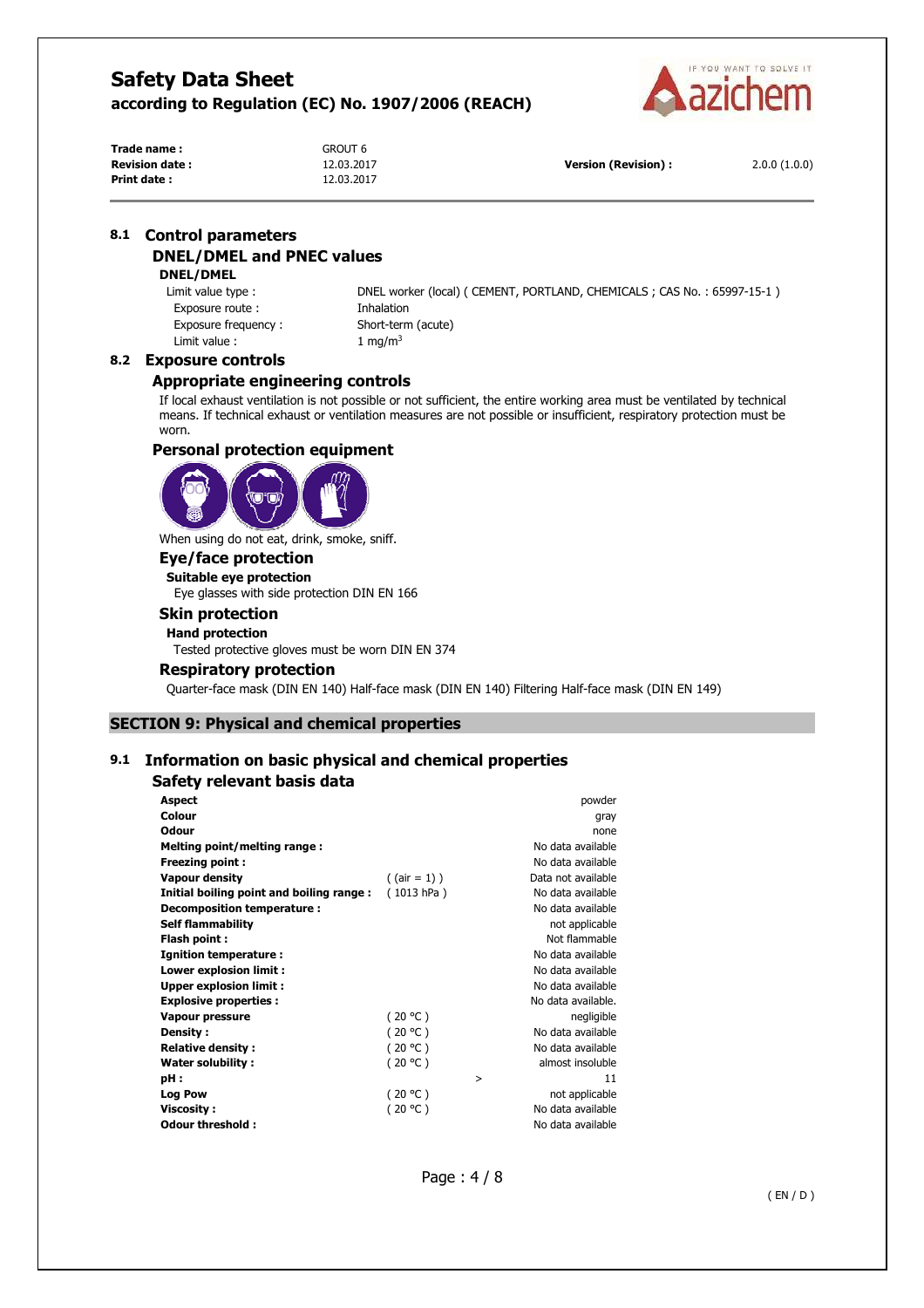

| Trade name:<br><b>Revision date:</b><br>Print date:                                        | <b>GROUT 6</b><br>12.03.2017<br>12.03.2017                                                          |                       | <b>Version (Revision):</b>                                                                                                                                                                                                                                                                                                                                          |      | 2.0.0(1.0.0) |
|--------------------------------------------------------------------------------------------|-----------------------------------------------------------------------------------------------------|-----------------------|---------------------------------------------------------------------------------------------------------------------------------------------------------------------------------------------------------------------------------------------------------------------------------------------------------------------------------------------------------------------|------|--------------|
| <b>Evaporation rate:</b><br><b>Oxidizing properties</b><br><b>Other information</b><br>9.2 | <b>Relative vapour density:</b><br><b>Maximum VOC content (EC):</b>                                 | (20 °C)               | No data available<br>No data available<br>0<br>Not oxidising                                                                                                                                                                                                                                                                                                        | Wt % |              |
| None                                                                                       |                                                                                                     |                       |                                                                                                                                                                                                                                                                                                                                                                     |      |              |
|                                                                                            | <b>SECTION 10: Stability and reactivity</b>                                                         |                       |                                                                                                                                                                                                                                                                                                                                                                     |      |              |
| 10.1 Reactivity                                                                            | Basic reaction when in mixed with water before to became a solid inert compound.                    |                       |                                                                                                                                                                                                                                                                                                                                                                     |      |              |
| 10.2 Chemical stability                                                                    |                                                                                                     |                       | Stable under recommended storage and handling conditions. See section 7. No additional measures necessary.                                                                                                                                                                                                                                                          |      |              |
|                                                                                            | 10.3 Possibility of hazardous reactions<br>No hazardous reactions when stored and handled properly. |                       |                                                                                                                                                                                                                                                                                                                                                                     |      |              |
| 10.4 Conditions to avoid                                                                   | Protect from contact with water to avoid solidification of the product.                             |                       |                                                                                                                                                                                                                                                                                                                                                                     |      |              |
| Acid                                                                                       | 10.5 Incompatible materials                                                                         |                       |                                                                                                                                                                                                                                                                                                                                                                     |      |              |
|                                                                                            | 10.6 Hazardous decomposition products                                                               |                       |                                                                                                                                                                                                                                                                                                                                                                     |      |              |
| None                                                                                       |                                                                                                     |                       |                                                                                                                                                                                                                                                                                                                                                                     |      |              |
|                                                                                            | <b>SECTION 11: Toxicological information</b>                                                        |                       |                                                                                                                                                                                                                                                                                                                                                                     |      |              |
|                                                                                            |                                                                                                     |                       |                                                                                                                                                                                                                                                                                                                                                                     |      |              |
| <b>Acute effects</b>                                                                       | 11.1 Information on toxicological effects                                                           |                       |                                                                                                                                                                                                                                                                                                                                                                     |      |              |
| <b>Acute oral toxicity</b>                                                                 |                                                                                                     |                       |                                                                                                                                                                                                                                                                                                                                                                     |      |              |
|                                                                                            | It has no significant toxicity properties.                                                          |                       |                                                                                                                                                                                                                                                                                                                                                                     |      |              |
| None                                                                                       | <b>STOT-single exposure</b>                                                                         |                       |                                                                                                                                                                                                                                                                                                                                                                     |      |              |
| None                                                                                       | Practical experience/human evidence                                                                 |                       |                                                                                                                                                                                                                                                                                                                                                                     |      |              |
|                                                                                            | <b>Acute dermal toxicity</b>                                                                        |                       |                                                                                                                                                                                                                                                                                                                                                                     |      |              |
| Parameter:<br>Species :                                                                    | Exposure route:                                                                                     | Dermal<br>Rabbit      | LD50 (CEMENT, PORTLAND, CHEMICALS; CAS No.: 65997-15-1)                                                                                                                                                                                                                                                                                                             |      |              |
| Effective dose:                                                                            |                                                                                                     | $>$ 2000 mg/kg bw/day |                                                                                                                                                                                                                                                                                                                                                                     |      |              |
| Exposure time :                                                                            | It has no significant toxicity properties.                                                          | 24 days               |                                                                                                                                                                                                                                                                                                                                                                     |      |              |
|                                                                                            | <b>Irritant and corrosive effects</b>                                                               |                       |                                                                                                                                                                                                                                                                                                                                                                     |      |              |
|                                                                                            | Primary irritation to the skin                                                                      |                       |                                                                                                                                                                                                                                                                                                                                                                     |      |              |
|                                                                                            | with existing abrasions can cause burns.                                                            |                       | On contact with moist skin may cause thickening, cracking and cracking of the skin. Prolonged contact in combination                                                                                                                                                                                                                                                |      |              |
| <b>Irritation to eyes</b>                                                                  |                                                                                                     |                       |                                                                                                                                                                                                                                                                                                                                                                     |      |              |
|                                                                                            |                                                                                                     |                       | Direct contact with the product may cause corneal injury due to mechanical stress, immediate or delayed irritation or<br>inflammation. The direct contact with large quantities of product dry or with projections of wet product can cause<br>effects ranging from irritation ocular moderate (eg. Conjunctivitis or blepharitis) to chemical burns and blindness. |      |              |
|                                                                                            | <b>Irritation to respiratory tract</b>                                                              |                       |                                                                                                                                                                                                                                                                                                                                                                     |      |              |
|                                                                                            |                                                                                                     |                       | Dust may irritate throat and respiratory system. Coughing, sneezing and panting may occur as a result of exposure                                                                                                                                                                                                                                                   |      |              |
|                                                                                            | above the occupational exposure limits.                                                             |                       |                                                                                                                                                                                                                                                                                                                                                                     |      |              |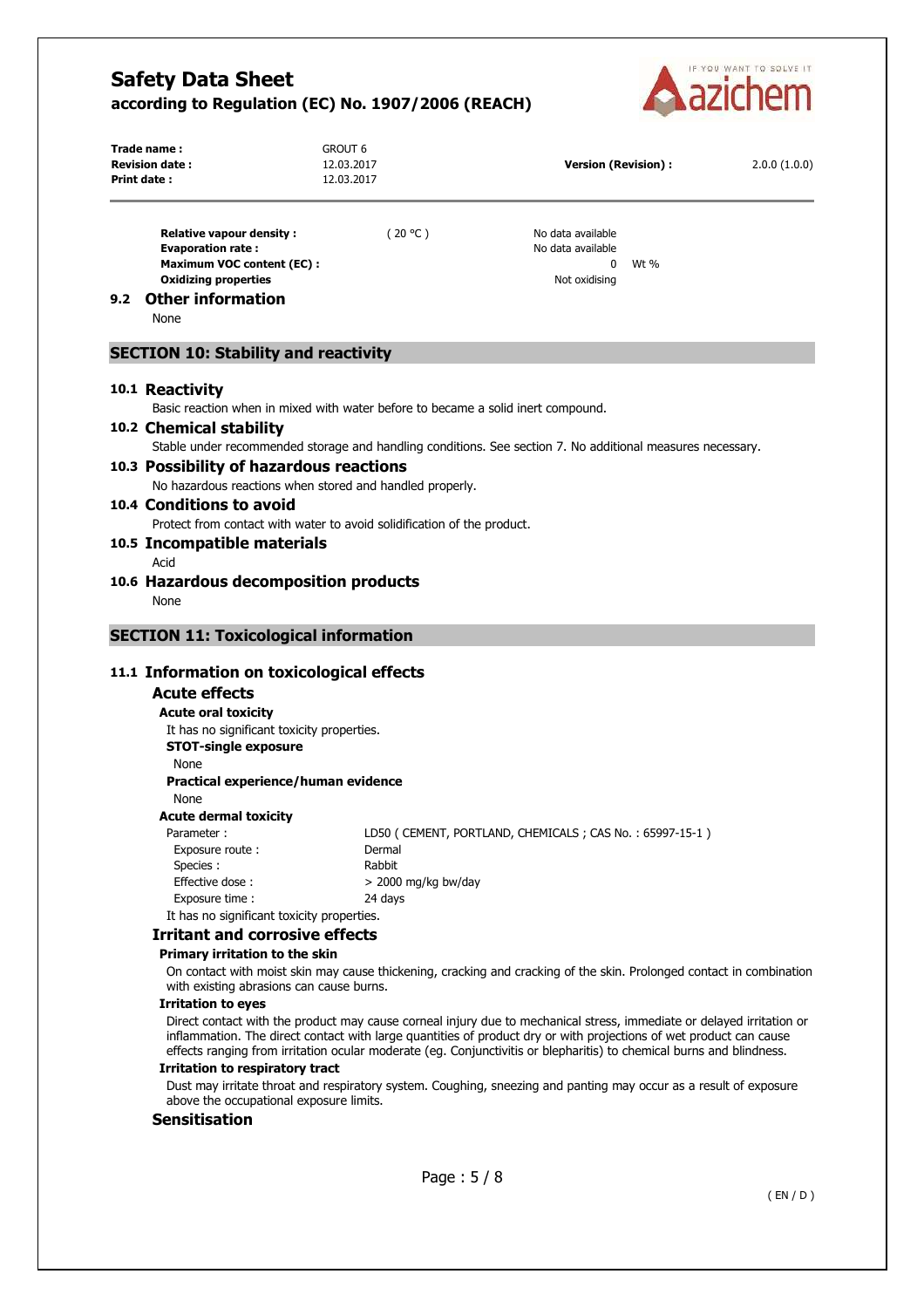

| Trade name:           | GROUT 6    |
|-----------------------|------------|
| <b>Revision date:</b> | 12.03.2017 |
| Print date :          | 12.03.2017 |

**Version (Revision) :** 2.0.0 (1.0.0)

#### **In case of skin contact**

Eczema can be developed as a result of exposure to dust damp, caused both by the high pH which induces irritant contact dermatitis after prolonged contact, either by an immunological reaction to Cr (VI) soluble which causes allergic contact dermatitis.

**In case of inhalation** 

not sensitising.

### **Repeated dose toxicity (subacute, subchronic, chronic)**

#### **Subacute inhalation toxicity**

The available evidence indicates clearly that occupational exposure to cement dust content in the product causes deficits in lung function. However, the evidence available at present are insufficient to establish with certainty the dose-response relationship for these effects.

#### **Chronic inhalation toxicity**

There were no chronic effects or effects at low concentrations.

### **CMR effects (carcinogenicity, mutagenicity and toxicity for reproduction)**

The ingredients in this mixture do not meet the criteria for classification as CMR according to CLP.

### **SECTION 12: Ecological information**

Do not allow uncontrolled discharge of product into the environment.

#### **12.1 Toxicity**

No information available.

### **12.2 Persistence and degradability**

Poorly watersoluble, inorganic product. Can be mechanically precipitated to a large extent in biological sewage plants.

#### **12.3 Bioaccumulative potential**  not applicable

**12.4 Mobility in soil** 

Low solubility in soil.

**12.5 Results of PBT and vPvB assessment**  This product is none, or does not contain a substance called a PBT or vPvB

# **12.6 Other adverse effects**

No information available.

### **12.7 Additional ecotoxicological information**

None

### **SECTION 13: Disposal considerations**

### **13.1 Waste treatment methods**

### **Product/Packaging disposal**

Dispose according to legislation.

### **SECTION 14: Transport information**

### **14.1 UN number**

No dangerous goods in sense of this transport regulation.

### **14.2 UN proper shipping name**

No dangerous goods in sense of this transport regulation.

### **14.3 Transport hazard class(es)**

No dangerous goods in sense of this transport regulation.

#### **14.4 Packing group**

No dangerous goods in sense of this transport regulation.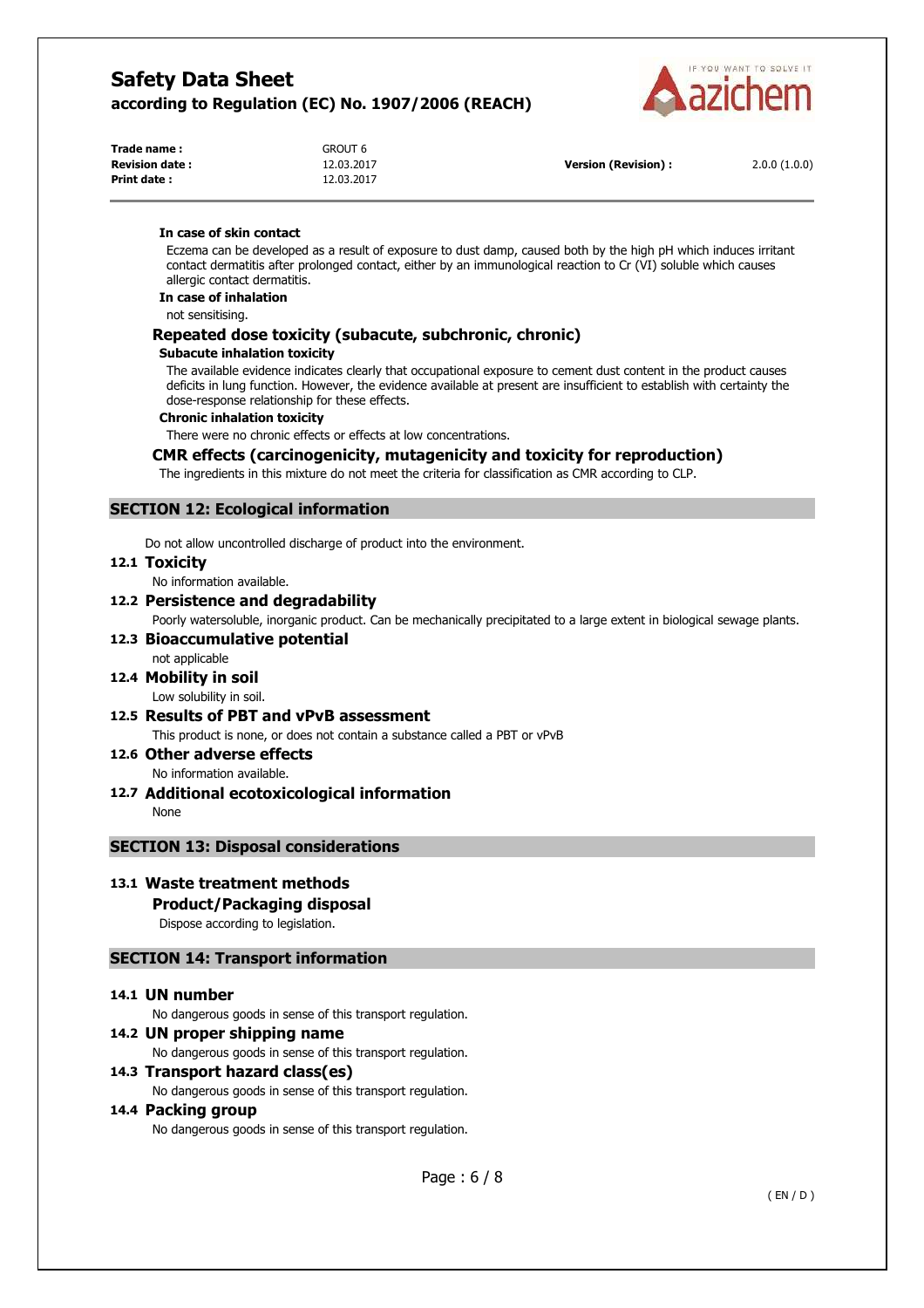

| Trade name:           | GROUT 6    |                      |              |
|-----------------------|------------|----------------------|--------------|
| <b>Revision date:</b> | 12.03.2017 | Version (Revision) : | 2.0.0(1.0.0) |
| <b>Print date:</b>    | 12.03.2017 |                      |              |

#### **14.5 Environmental hazards**

No dangerous goods in sense of this transport regulation.

### **14.6 Special precautions for user**

None

### **14.7 Transport in bulk according to Annex II of MARPOL 73/78 and the IBC Code**  not applicable

### **SECTION 15: Regulatory information**

### **15.1 Safety, health and environmental regulations/legislation specific for the substance or mixture**

### **EU legislation**

Regulation (EC) 1907/2006/CE (REACh). Regulation (EC) No 1272/2008 (CLP). Regulation (EU) 2015/830 requirements for the compilation of safety data sheets. Commission Regulation (EC) No 790/2009/CE (amending, for the purposes of its adaptation to technical and scientific progress (ATP), Regulation (EC) No 1272/2008). Commission Regulation (EU) No 286/2011 (amending, for the purposes of its adaptation to technical and scientific progress (ATP), Regulation (EC) No 1272/2008). Commission Regulation (EU) No 618/2012 (amending, for the purposes of its adaptation to technical and scientific progress (ATP), Regulation (EC) No 1272/2008). Commission Regulation (EU) No 487/2013 (amending, for the purposes of its adaptation to technical and scientific progress (ATP), Regulation (EC) No 1272/2008). Commission Regulation (EU) No 758/2013 (amending, for the purposes of its adaptation to technical and scientific progress (ATP), Regulation (EC) No 1272/2008). Commission Regulation (EU) No 944/2013 (amending, for the purposes of its adaptation to technical and scientific progress (ATP), Regulation (EC) No 1272/2008). Commission Regulation (EU) No 605/2014 (amending, for the purposes of its adaptation to technical and scientific progress (ATP), Regulation (EC) No 1272/2008). Commission Regulation (EU) No 1297/2015 (amending, for the purposes of its adaptation to technical and scientific progress (ATP), Regulation (EC) No 1272/2008).

### **Other regulations (EU)**

#### **Regulation (CE) 1907/2006: Substance of very high concern included in the SVHC Candidate List**  None

#### **National regulations**

Italy: Legislative Decree 81/2008 (Consolidated Law on protection of health and safety at work), as amended and Directive 2009/161/UE - chemical risk assessment in accordance with Title IX

#### **Water hazard class (WGK)**

Class : nwg (Non-hazardous to water) Classification according to VwVwS

#### **15.2 Chemical Safety Assessment**

not applicable

### **SECTION 16: Other information**

#### **16.1 Indication of changes**

None

#### **16.2 Abbreviations and acronyms**

### **LEGENDA:**

| ADR:          | Accord européen relative au transport international des marchandises dangereuses par route (accordo<br>europeo relativo al trasporto internazionale delle merci pericolose su strada) |
|---------------|---------------------------------------------------------------------------------------------------------------------------------------------------------------------------------------|
| ASTM:         | ASTM International, originariamente nota come American Society for Testing and Materials (ASTM)                                                                                       |
| EINECS:       | European Inventory of Existing Commercial Chemical Substances (Registro Europeo delle Sostanze<br>chimiche in Commercio)                                                              |
| EC(0/50/100): | Effective Concentration 0/50/100 (Concentrazione Effettiva Massima per 0/50100% degli Individui)                                                                                      |
| LC(0/50/100): | Lethal Concentration 0/50/100 (Concentrazione Letale per 0/50100% degli Individui)                                                                                                    |
| IC50:         | Inhibitor Concentration 50 (Concentrazione Inibente per il 50% degli Individui)                                                                                                       |
| Noel:         | No Observed Effect Level (Dose massima senza effetti)                                                                                                                                 |
| NOEC:         | No Observed Effect Concentration (Concentrazione massima senza effetti)                                                                                                               |
| LOEC:         | Lowest Observed Effect Concentration (Concentrazione massima alla quale è possibile evidenziare un<br>effetto)                                                                        |